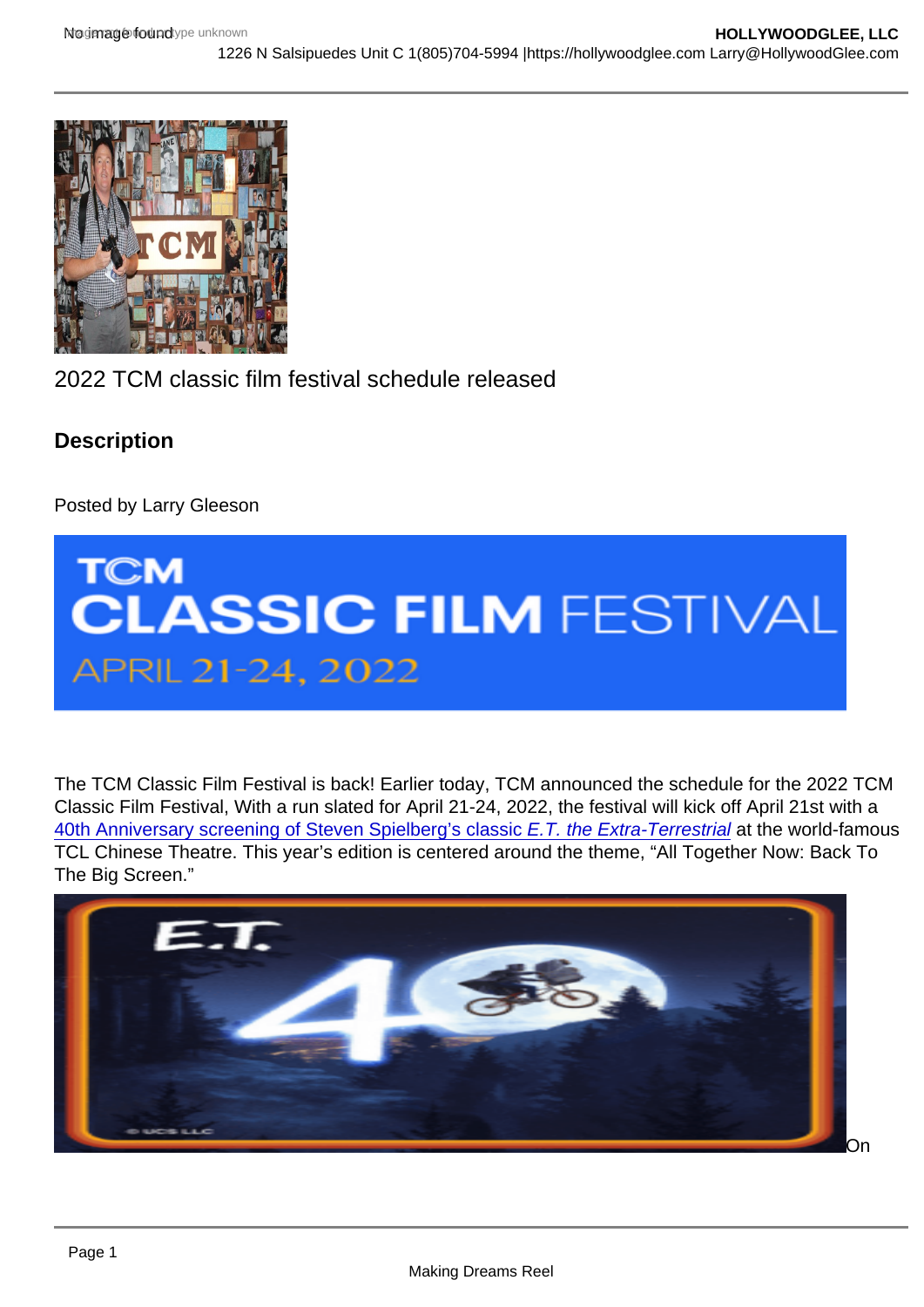Opening Night Drew Barrymore and Henry Thomas will appear on the red carpet at the 40thanniversary screening of the beloved family sci-fi film E.T. the Extra-Terrestrial joining director Steven Spielberg and producer Kathleen Kennedy.

In addition, iconic actress and comedian Lily Tomlin will be honored a hand and footprint ceremony in the courtyard of the world-famous TCL Chinese Theatre Imax<sup>®</sup> in Hollywood on Friday, April 22.

Iconic actress and comedian, Lily Tomlin (pictured above) will be honored a hand and footprint ceremony in the courtyard of the world-famous TCL Chinese Theatre Imax® during the 13th TCM Classic Film Festival in Hollywood on Friday, April 22. (Photo courtesy of TCM)

But wait..there's more! Legendary film critic/historian Leonard Maltin will receive the third Robert Osborne Award , "recognizing an individual who has helped keep the cultural heritage of classic film alive for future generations."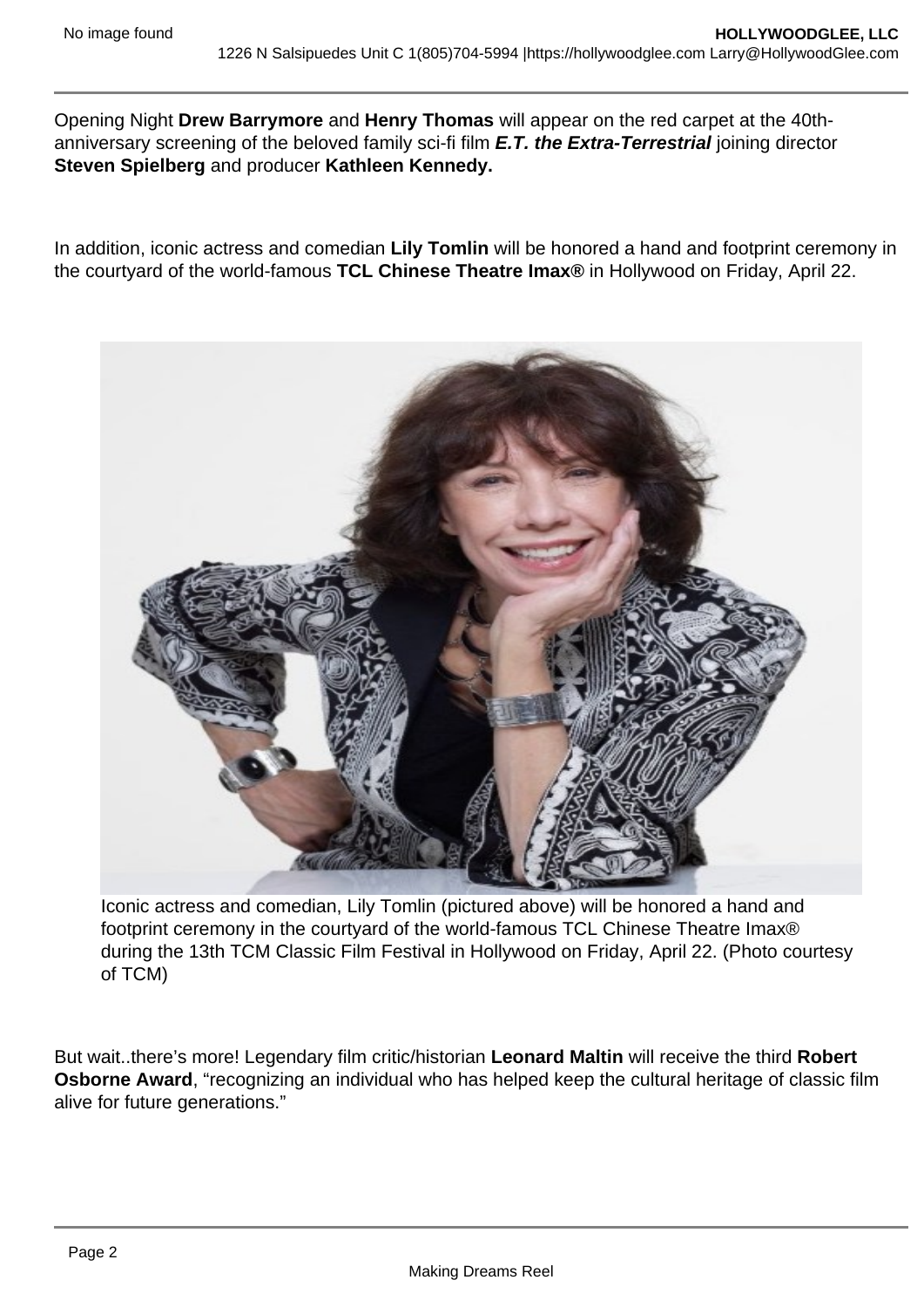Legendary film critic/historian Leonard Maltin (pictured above) will receive the third Robert Osborne Award at the 13th TCM Classic Film Festival, "recognizing an individual who has helped keep the cultural heritage of classic film alive for future generations." . (Photo courtesy of TCM)

Ben Mankiewicz, TCM primetime anchor and official host of the TCM Classic Film Festival beamed, "I am thrilled that the TCM Classic Film Festival will be returning to Hollywood in 2022 and that we'll have the opportunity to celebrate these two legitimate legends in person. Lily Tomlin's work has endured for decades because she brings a consistent joyous authenticity and richness to every character she plays…. And Leonard Maltin continues to be an indispensable source of film knowledge. His books were IMDB and Wikipedia in the pre-internet age. If you didn't have a copy – or six – of Leonard Maltin's Movie Guide, you weren't a serious film buff. He made information about movies accessible and compelling to millions of fans. I know because I was one."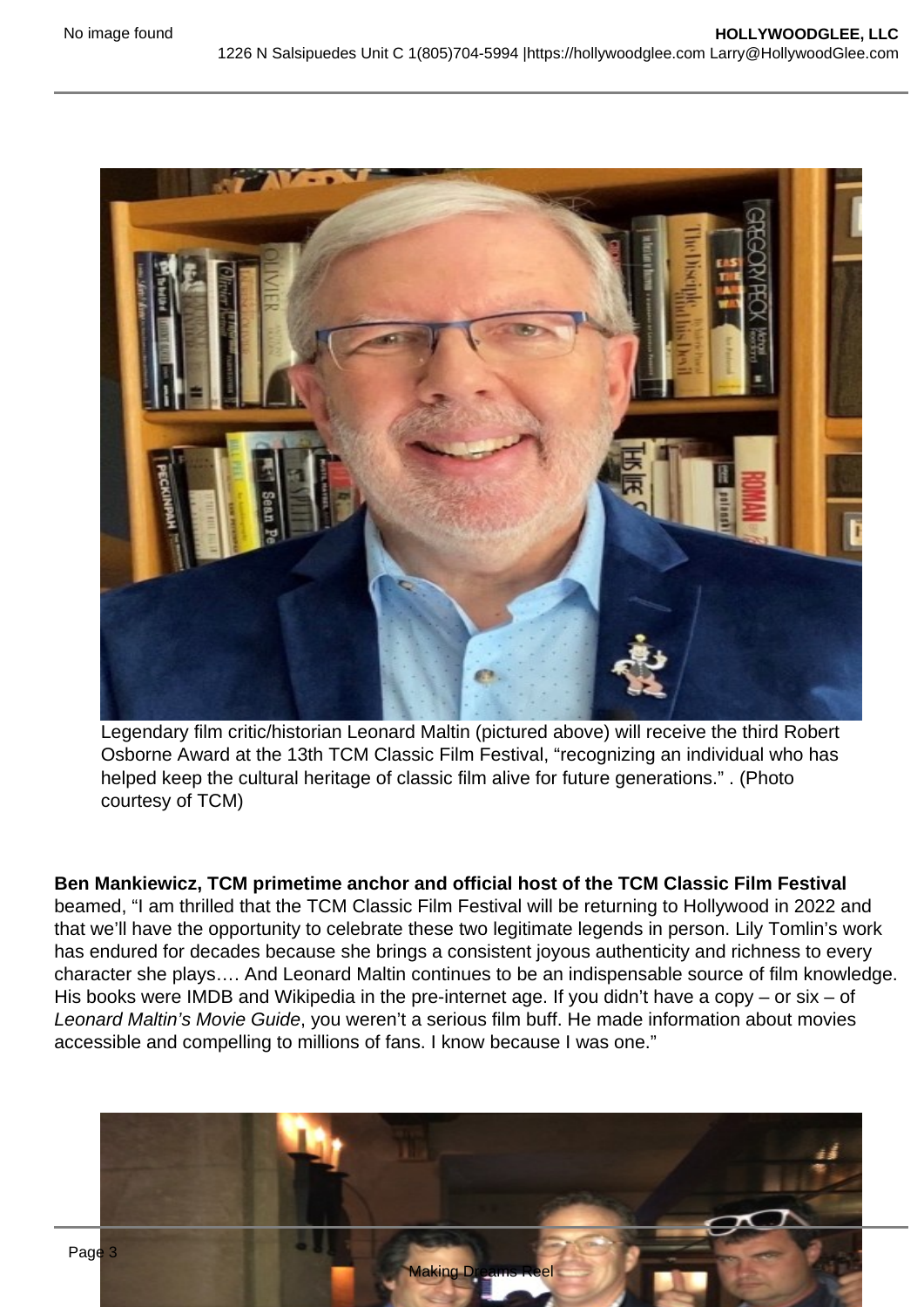TCM Classic Film Festival Throwback: HollywoodGlee, center, with TCM host and film critic, Ben Mankiewicz, left, and David Beakel. at the historic Roosevelt Hotel in Hollywood, Calif. (Photo Credit: Rosie Pearson, Casablanca Entertainment)

With a slate of exciting events including a silent film presented with live accompaniment, pre-Codes, cult classics, world premiere restorations, and modern favorites with cast reunions, the 2022 TCM Classic Film Festival seems to have something for every film fan.

Larry Gleeson, left, with Hollywood starlet, Angie Dickinson, at the 2015 TCM Classic Film Festival Meet & Greet: An Evening With Angie Dickinson. (Photo credit: HollywoodGlee)

As previously announced the [2022 TCM Classic Film Festival will tribute Bruce Dern, Piper Laurie, and](https://hollywoodglee.com/2022/03/09/tcm-announces-2022-classic-film-festival-tributes-bruce-dern-piper-laurie-and-floyd-norman/)  [Floyd Norman.](https://hollywoodglee.com/2022/03/09/tcm-announces-2022-classic-film-festival-tributes-bruce-dern-piper-laurie-and-floyd-norman/)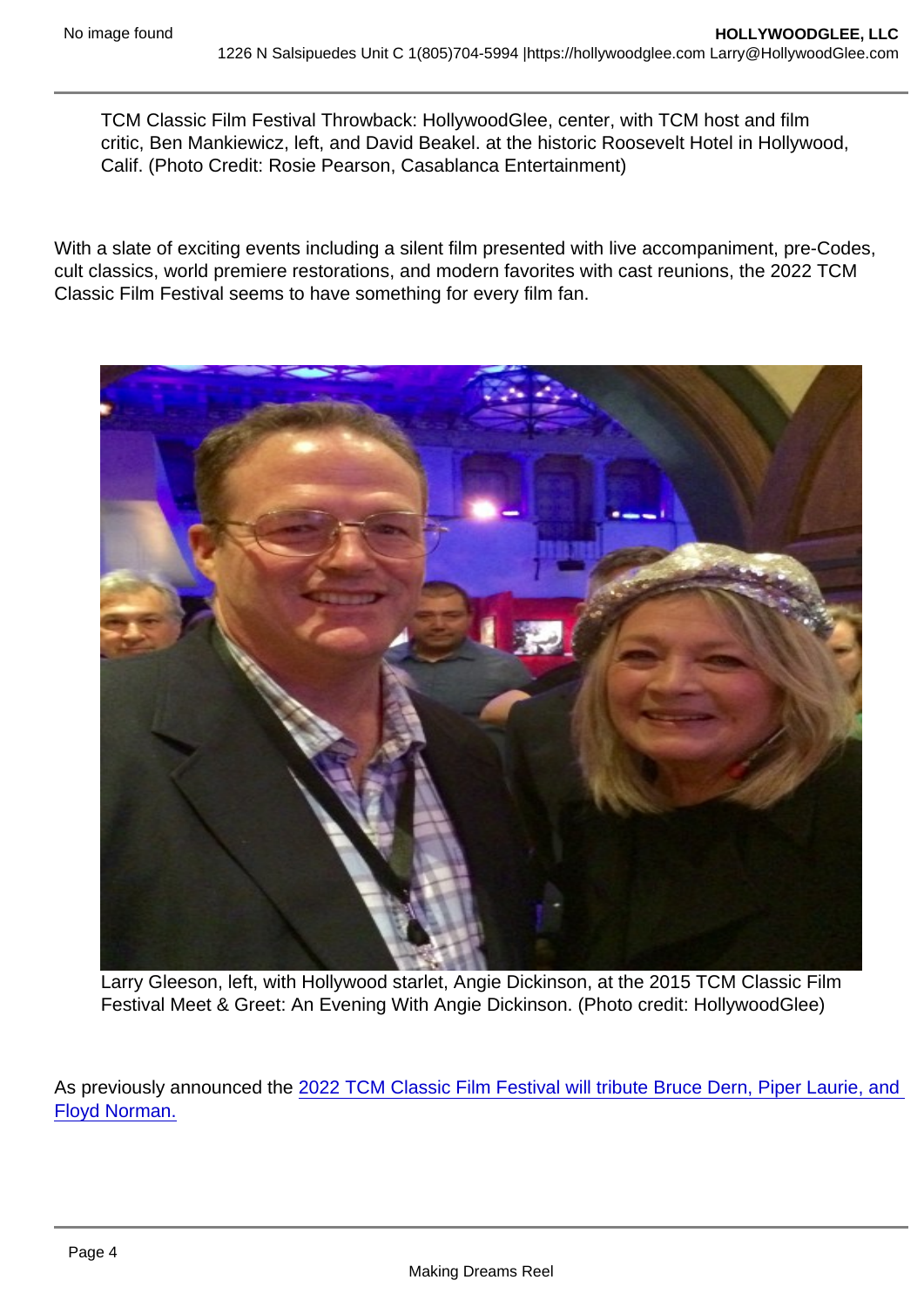Newly announced events and highlights include:

- The pass holder exclusive Club TCM schedule , including Looney Tunes in Hollywood , a look at celebrity animation by historian and animation expert Mark McCray
- Reframed , a panel on the complex topic of art vs. the artist, moderated by TCM host Jacqueline **Stewart**
- Letters from Hollywood , a presentation from the team behind the book of rare correspondence from the studio era
- A celebration of singer, actor, and activist Doris Day with some of her longtime friends and collaborators
- Catch Them If You Can , a guided tour of movie chase scenes with TCM Senior Producer and author Scott McGee and stunt performers Buddy Joe Hooker and Debbie Evans
- A live and lively table read of B-movie favorite, I MARRIED A MONSTER FROM OUTER SPACE (1958)
- The world premiere of a new 70mm print of Stanley Kubrick's SPARTACUS (1960) at the Hollywood Legion Theater at Post 43
- A US Premiere restoration of the sci-fi cult classic INVADERS FROM MARS (1953) introduced by writer/director John Sayles
- A timely selection of pre-Codes: COCKTAIL HOUR (1933), DINNER AT EIGHT (1933), and EVENINGS FOR SALE (1932)
- A 60th-anniversary screening of TO KILL A MOCKINGBIRD (1962) with John Mellencamp in attendance
- Actor Richard Benjamin in attendance for a presentation of THE SUNSHINE BOYS (1975)
- Actor Tess Harper in attendance for a screening of TENDER MERCIES (1983)
- Director and cinematographer Ernest R. Dickerson attending a presentation of THE THIRD MAN (1949)
- Actor Kate Flannery introducing an 80th-anniversary screening of MAISIE GETS HER MAN (1942)
- Singer/songwriter Marty Stuart to introduce a 70th-anniversary screening of HIGH NOON (1952)
- A LITTLE SONG, A LITTLE DANCE , a showcase of rarely seen musical performances from classic movies, curated by Andrea Kalas of the Paramount archives
- Oscar-winner Ben Burtt's novel edit of Republic Pictures' 12-chapter action-adventure serial, SPY SMASHER STRIKES BACK (1942), into a new feature presentation

To view the full schedule including films and presentations, click [here](https://ablink.updates.tcm.com/ls/click?upn=zTKkrEfRCyJTjULD131jcQOl7qGE8pWxEFzlsvljnhfkFk9LKqRpkX3yJO-2FCyZjLhPO6fBaBAgKTD6wj6-2FaY6-2FfnGb-2FCFPBJjghOzlIqxd4-3Dgzcs_rSYIg1fouQWMEFcAes1Vbr7p6mfw28Zl-2B4LhgVN4nXMyo-2FtD5UL-2FGWfoopk27aeqhAuLMxBQlkaZekeuFhxgbJpS-2Fo7uDH3REjUTo8aFTB7kEoMdSq9uVEzj7C3YQ3OxFREAK0LLUpndQohVwkKAxW-2FtWLEkUeGh-2FOcONWGmtsLf8UnmVmhZMyJL1YXCtuy0XF70t1Qt9QHDMnuMOg1raG9po0RKRU-2BHU8FM8maRsruQq2zpMUtXUUISE5ICHftJfz-2FbUyX489SjAxmfbBcsLZoOFvx4to-2BfaaqY5TWrtc91hGyOtKWwAgd35Ycpv-2F4pLqc2yKjvi-2FZyb5HUrKgPuRRser3JjPzWS0iuerOuqxBBdj1TVk79q2A1QrIv30cr-2B-2Bs59Ck4MAhZr7GLwqmJOCe05vdCg9fTtoFpkDKiKRjltexQwIDAPE5VBqA-2B6LEgDR0-2FWoiCk-2BY46H4SI-2Bsh-2Bga8fKEft4Q8jhrDh1cVRTKJIQUOFxzCyDj-2FLwWAfafDgPtJrGSnyc2D75yMgUzEFshbrHQhK9hCFU52bs-2Bf-2FjEy5gi-2Fe3-2BZ9a8xfIdb8bBVvqDITAGr2I8roIK-2FtUo8EHw27Cq1o-2BbN8g4fec1SXxPbg5aJ53j29ebj2sounAFXoctKW4QuphJKsAIsgSiOKA-3D-3D).

For more information about Special Guests attending the Festival, click [here.](https://ablink.updates.tcm.com/ls/click?upn=zTKkrEfRCyJTjULD131jcQOl7qGE8pWxEFzlsvljnhe9rcN2Owl-2FyP6RX-2FLN-2BiR7YnWYN4UzlVzRXeZVFv7sjw-3D-3DEfdl_rSYIg1fouQWMEFcAes1Vbr7p6mfw28Zl-2B4LhgVN4nXMyo-2FtD5UL-2FGWfoopk27aeqhAuLMxBQlkaZekeuFhxgbJpS-2Fo7uDH3REjUTo8aFTB7kEoMdSq9uVEzj7C3YQ3OxFREAK0LLUpndQohVwkKAxW-2FtWLEkUeGh-2FOcONWGmtsLf8UnmVmhZMyJL1YXCtuy0XF70t1Qt9QHDMnuMOg1raG9po0RKRU-2BHU8FM8maRsruQq2zpMUtXUUISE5ICHftJfz-2FbUyX489SjAxmfbBcsLZoOFvx4to-2BfaaqY5TWrtc91hGyOtKWwAgd35Ycpv-2F4pLqc2yKjvi-2FZyb5HUrKgPuRRser3JjPzWS0iuerOuqxBBdj1TVk79q2A1QrIv30cr-2B-2Bs59Ck4MAhZr7GLwqmJOCe05vdCg9fTtoFpkDKiKRjltexQwIDAPE5VBqA-2B6LEgDR0-2FWoiCk-2BY46H4SI-2Bsh-2Bga8fKEft4Q8jhrDh1cVRTKJIQUOFxzCyDj-2FLwWAfafD-2BalVu8YJ7uHuVeslkkxWAc-2FfnzPqjfLSeJqFeERtiGluONsPqGVscgVTjI2w-2Ft9IhcYott2jEzBVSZScJVvRR-2FDosFN41Lk9jW5XScOqK2s5QZrh9aaYljZkPy0n49CzZV1D4eY-2F-2FzXp-2BXBYpzRprQ-3D-3D)

Festival passes are still available, but supplies are limited. For more information about Festival passes and/or to purchase one today, please click [here](https://ablink.updates.tcm.com/ls/click?upn=zTKkrEfRCyJTjULD131jcQOl7qGE8pWxEFzlsvljnhf16Wtnk6pv3UDosrsj-2BCRyPHrO_rSYIg1fouQWMEFcAes1Vbr7p6mfw28Zl-2B4LhgVN4nXMyo-2FtD5UL-2FGWfoopk27aeqhAuLMxBQlkaZekeuFhxgbJpS-2Fo7uDH3REjUTo8aFTB7kEoMdSq9uVEzj7C3YQ3OxFREAK0LLUpndQohVwkKAxW-2FtWLEkUeGh-2FOcONWGmtsLf8UnmVmhZMyJL1YXCtuy0XF70t1Qt9QHDMnuMOg1raG9po0RKRU-2BHU8FM8maRsruQq2zpMUtXUUISE5ICHftJfz-2FbUyX489SjAxmfbBcsLZoOFvx4to-2BfaaqY5TWrtc91hGyOtKWwAgd35Ycpv-2F4pLqc2yKjvi-2FZyb5HUrKgPuRRser3JjPzWS0iuerOuqxBBdj1TVk79q2A1QrIv30cr-2B-2Bs59Ck4MAhZr7GLwqmJOCe05vdCg9fTtoFpkDKiKRjltexQwIDAPE5VBqA-2B6LEgDR0-2FWoiCk-2BY46H4SI-2Bsh-2Bga8fKEft4Q8jhrDh1cVRTKJIQUOFxzCyDj-2FLwWAfafDLkkUHGiWqY-2BZvTk3LXx8a6ZOoOTSexbe7cdu4k7uON4QFMaF9bFjSAGsk89amAd4VwA2Js5Vd2H-2FvhAhjACA9ZluCLBs-2FQdKWDRd1B22zde3qocXBdcvBrdkJ2MdPNHyGnYXFQ38GuLUoOqjHfAjYg-3D-3D).

The Festival has also updated the health protocols and safety measures for this year's event. View the latest guidelines [here.](https://ablink.updates.tcm.com/ls/click?upn=NeedwliYOojRBfvGpvQQwXizImqHfoaWeGy0aqWfyfkXxl4zOFYKeqZVfa0fcyrM-2FuCsZT6kH-2B4a3kvWsfJ5sQ-3D-3DNSlK_rSYIg1fouQWMEFcAes1Vbr7p6mfw28Zl-2B4LhgVN4nXMyo-2FtD5UL-2FGWfoopk27aeqhAuLMxBQlkaZekeuFhxgbJpS-2Fo7uDH3REjUTo8aFTB7kEoMdSq9uVEzj7C3YQ3OxFREAK0LLUpndQohVwkKAxW-2FtWLEkUeGh-2FOcONWGmtsLf8UnmVmhZMyJL1YXCtuy0XF70t1Qt9QHDMnuMOg1raG9po0RKRU-2BHU8FM8maRsruQq2zpMUtXUUISE5ICHftJfz-2FbUyX489SjAxmfbBcsLZoOFvx4to-2BfaaqY5TWrtc91hGyOtKWwAgd35Ycpv-2F4pLqc2yKjvi-2FZyb5HUrKgPuRRser3JjPzWS0iuerOuqxBBdj1TVk79q2A1QrIv30cr-2B-2Bs59Ck4MAhZr7GLwqmJOCe05vdCg9fTtoFpkDKiKRjltexQwIDAPE5VBqA-2B6LEgDR0-2FWoiCk-2BY46H4SI-2Bsh-2Bga8fKEft4Q8jhrDh1cVRTKJIQUOFxzCyDj-2FLwWAfafDV9EtwwzMVQszlrLC-2F7V48qCBJZfG3JsFT0VDliaB5-2BjbjRbJDUSPen3AsoycLswWXrZJygIZgEjM9t-2B-2FPUCbJZ32c5p3DxX740E609AlonrrAd20Wc2a3vuhGqP0QJrk61vGxfHq5FC1rwwVHoUJpw-3D-3D)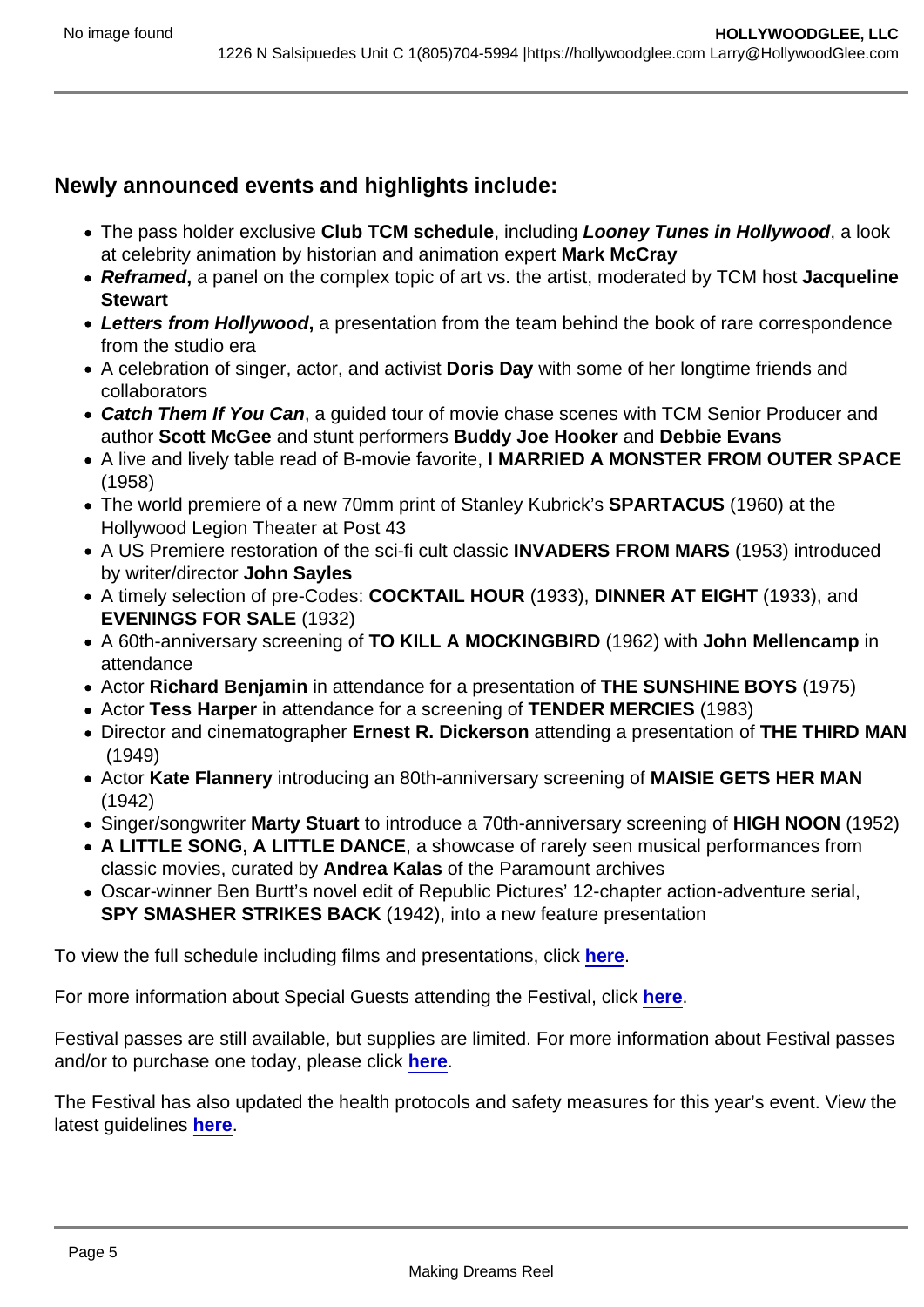Larry Gleeson poses in front of TCM Past at the historic TCL Chinese Theatre in Hollywood, Calif. (Photo cr. HollywoodGlee)

Looking forward to seeing you in Hollywood!